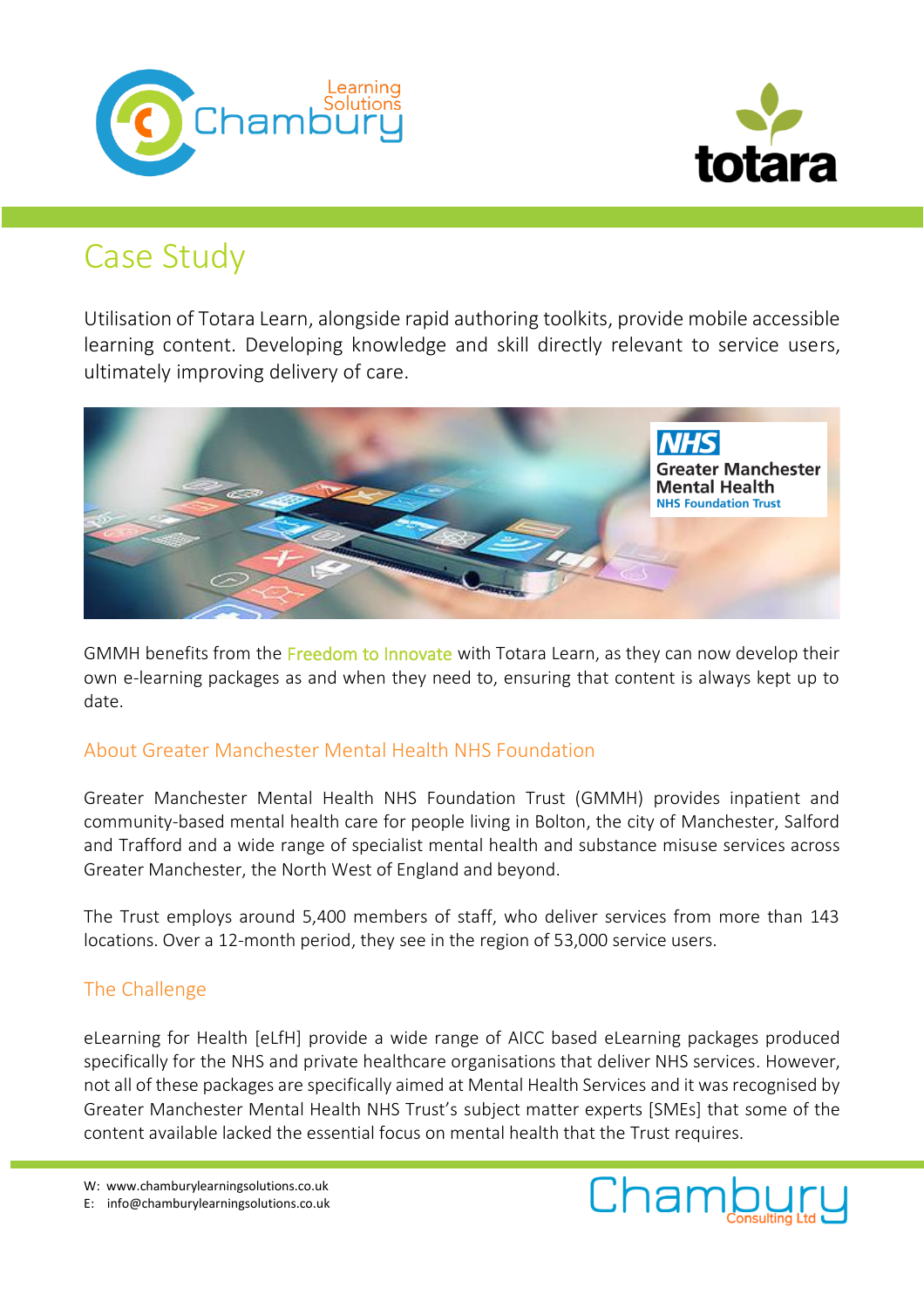



The Trust's ongoing partnership with Chambury Learning Solutions for their Totara Learn based LMS opened up the opportunity to develop eLearning Packages using Chambury's no-cost Adapt offering.

## The Solution



Totara Learn is fully responsive and works on any device, meaning that staff can access the learning materials on their computers, but also on their smartphones, tablets and any other device running iOS, Android, Mac and Windows. Adapt is HTML5 and again works on any device. Both these enable the delivery of content to learners that fits with their access preference which is crucial to the rollout of new online learning content and user engagement.

Adapt allows the Trust to design custom content from the ground-up, which is fully compatible with Totara Learn and accessible to all staff via the Trust's Totara based LMS [Learning Hub]. Authoring the content is rapid and meets local timescales to push new content out to staff in a short space of time.

Totara's core course building toolkit allows GMMH to wrap local resources around the SCORM module(s) providing embedded video, downloadable resources, and any other eContent that supplements and enhances the learner experience.

W: www.chamburylearningsolutions.co.uk

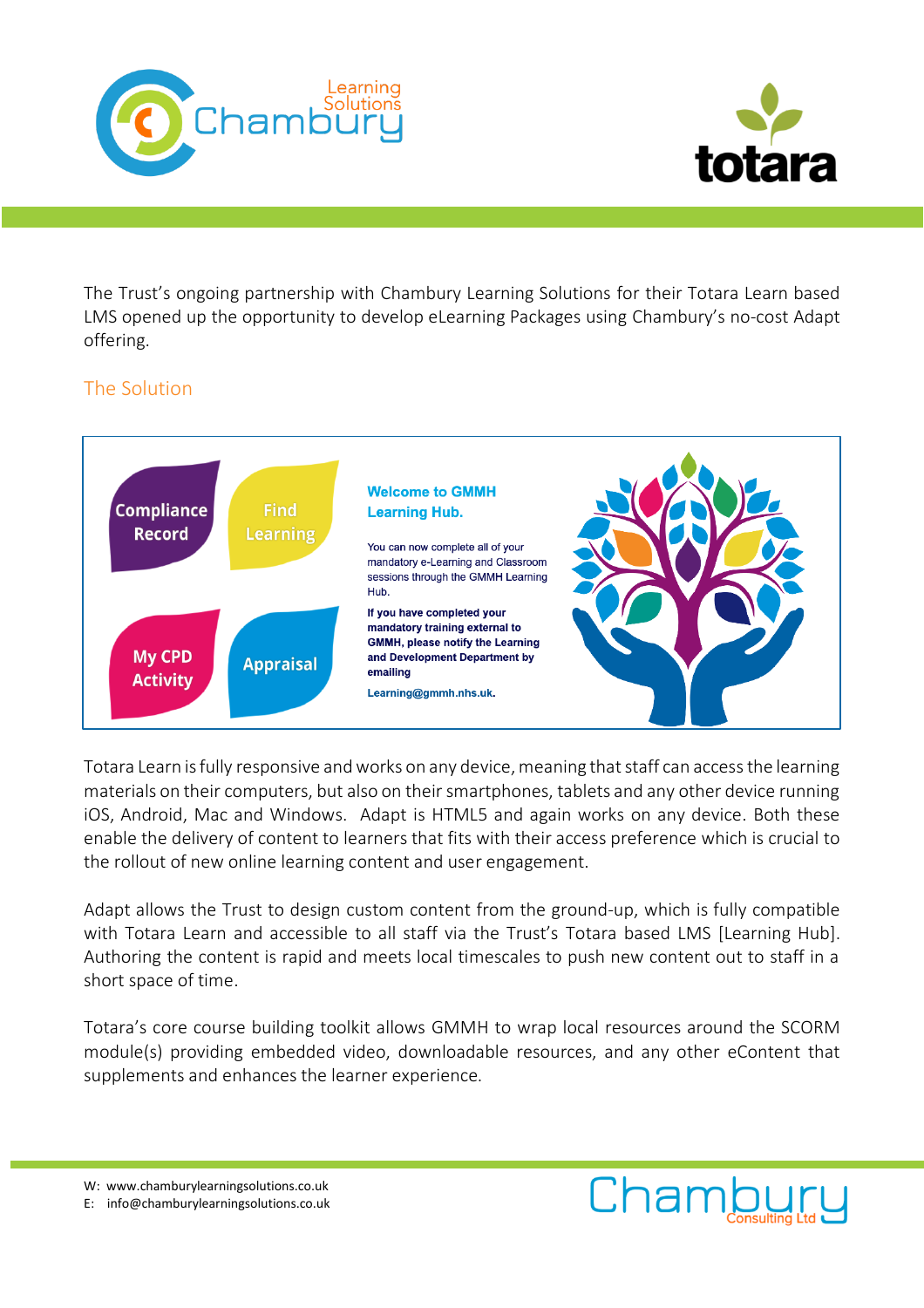



The Learning & Development Team worked closely with various SMEs to understand what the national eLearning packages lack. After demonstrating the capabilities of Totara Learn and the ability to create bespoke content, both directly on the LMS and in combination with the Adapt authoring tool, they were impressed with how versatile the packages can be when combined with local content, the speed to create these, the ease and flexibility of the reporting functions via the LMS and accessibility to end users on any device.

The subject matter experts worked closely with the Learning & Development team providing the content required for the development of the packages to maximise user engagement and interaction. After only a few weeks of development and testing the L&D team successfully started to complete their packages and launched them on their Totara based Learning Hub.

#### The Results

The compatibility of Totara Learn with Adapt and the eLfH AICC content has enabled staff to access learning materials that is relevant to local policy.

Adding to this that the local learning team are now in the position to update and amend on an ad-hoc basis ensuring that the eContent created is always relevant and that up to date legislation is maintained.Alongside this, Totara Learn's powerful reporting suite allows comprehensive reporting and analysis in subject areas that were previously unavailable with reporting available at site, division, manager and individual levels.

Also, through the use of the centralised Chambury Adapt portal, the Trust are now able to develop and create Totara compatible GMMH branded eLearning packages and share these with other Chambury customers [and vice-versa] creating a network of users that can share, collaborate and manage content based on the local need.